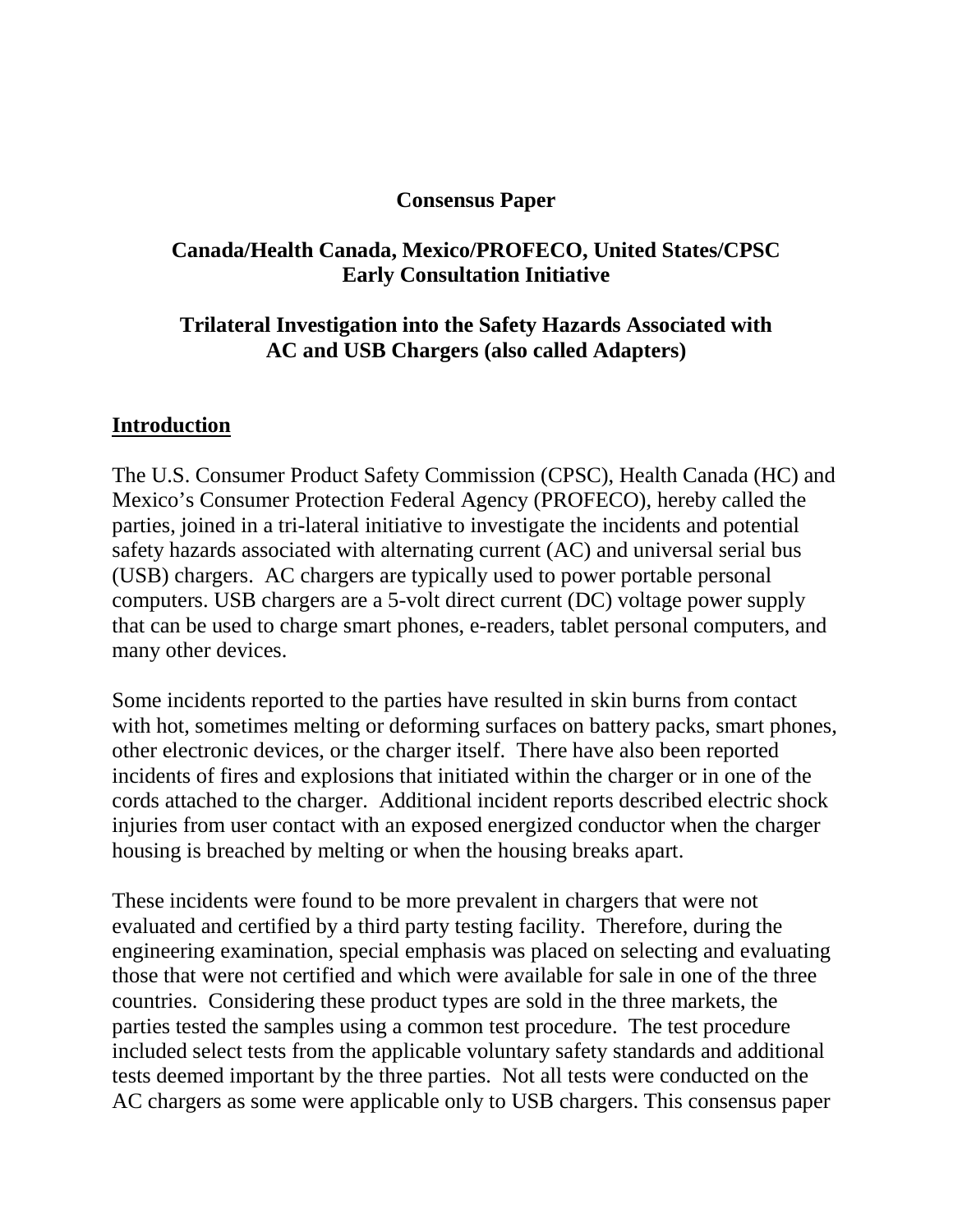addresses the conclusions from all of the parties after testing of the samples and provides a proposal on how to move forward.

# **Product Testing**

The U.S. CPSC conducted testing on AC Chargers, Health Canada conducted testing on USB Chargers and Mexico's PROFECO conducted testing on both AC and USB Chargers.

## **Analysis of Tests Results**

**AC Chargers:** An analysis of the test results shows that every AC charger model tested experienced a failure of at least one test. A majority of the failures resulted during one or more of the following three tests: the surface temperature of the unit during normal operation under rated load; electric strength; and flammability of the plastic enclosure.

Additionally, during the early stages of testing, some failures resulted in activating ground fault circuit interruption (GFCI) breakers. However, when the same model was connected to a non-GFCI protected breaker, the non-GFCI breaker did not trip. Instead, the samples arced internally, and then became inoperable. During numerous test cycles, the temperatures measured at thermal equilibrium of the plastic enclosure under normal load presented a potential burn hazard. Where high-voltage dielectric breakdown testing produced a fault, the failure indicated the units posed an increased risk of electric shock compared to units of this type that passed the electric strength test contained in the applicable voluntary standard.

**USB Chargers:** Every uncertified USB charger model tested experienced a failure of multiple tests. A majority of the failures resulted during one of more of the following tests: electric strength; termination of conductors; tension/compression; and flammability.

The parties are of the opinion that non-certified USB chargers can present a fire and electric shock hazard, which may result in a burn or electric shock injury. The non-certified USB chargers tested also pose an indirect fire risk, as they can overheat and ignite nearby flammable materials. Through the testing conducted, all non-certified USB chargers failed to meet the safety requirements meant to address hazards such as fire and electric shock.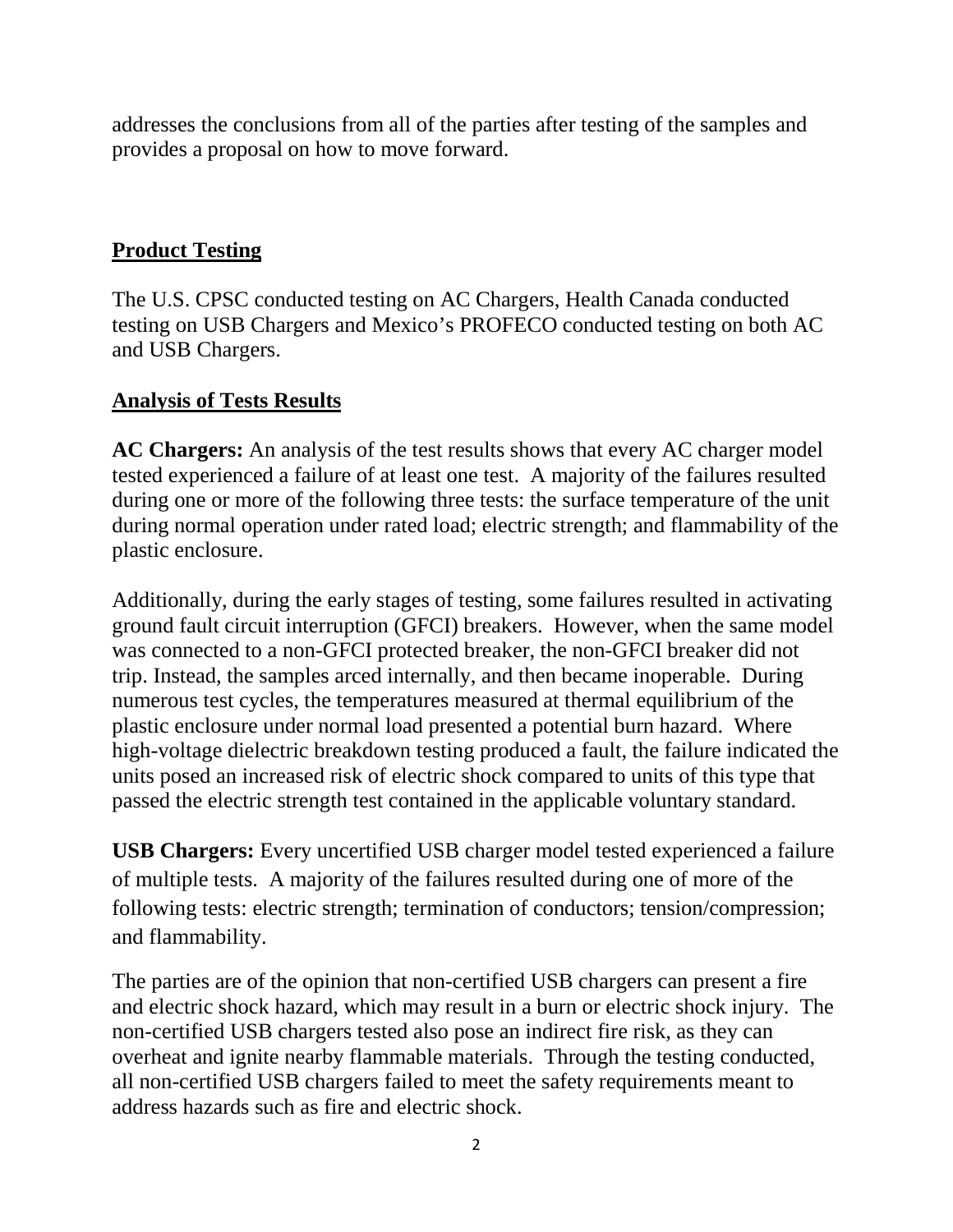Many of the non-certified USB chargers tested contained only the CE label as a third party safety mark. The parties consider products containing only a CE mark as not known to be compliant with any safety standards, because the CE mark requirements are such that they equate to only an assertion of voluntary compliance to a safety standard. From the testing results, units with only the CE mark performed equally as poor as units which contained no certification mark of any kind, failing the electrical, mechanical and flammability testing.

More detailed test results are provided within the reports provided by all 3 parties.

## **Conclusions**

Many of the tests used during this project are included in voluntary standards and are required for certification. Third party certification is not mandatory in all jurisdictions. The parties feel that those tests adequately cover some hazards associated with both AC and USB chargers.

The parties, however, also agree that there are still some unaddressed hazards associated with these products. The parties identified the following additional tests, which when complied with, will increase the safety of these products:

- **Electrical Output at Rated Load:** The test measured voltage within 5 V +/- 5% of rated voltage and current within +/- 10% of the rated current. A USB charger may damage the device under charge or overheat itself if it provides voltage and current outside of the prescribed limits. Overvoltage and overcurrent are especially dangerous for lithium ion batteries contained in devices, as it can cause the batteries to experience thermal runaway, creating a fire and explosion hazard.
- **Evaluation of potential shock or fire hazard after completing Mechanical Modified Compression/Tension Test:** This test repeats the dielectric testing (*i.e.*, the electric strength or dielectric strength test in the applicable voluntary standard) after completing the Mechanical Compression/Tension Test.
- **Electrical Output at Rated Load to evaluate functionality of three units after Mechanical Test (Drop Test):** This test repeats the Electrical Output at Rated Load test after completing the mechanical drop testing.